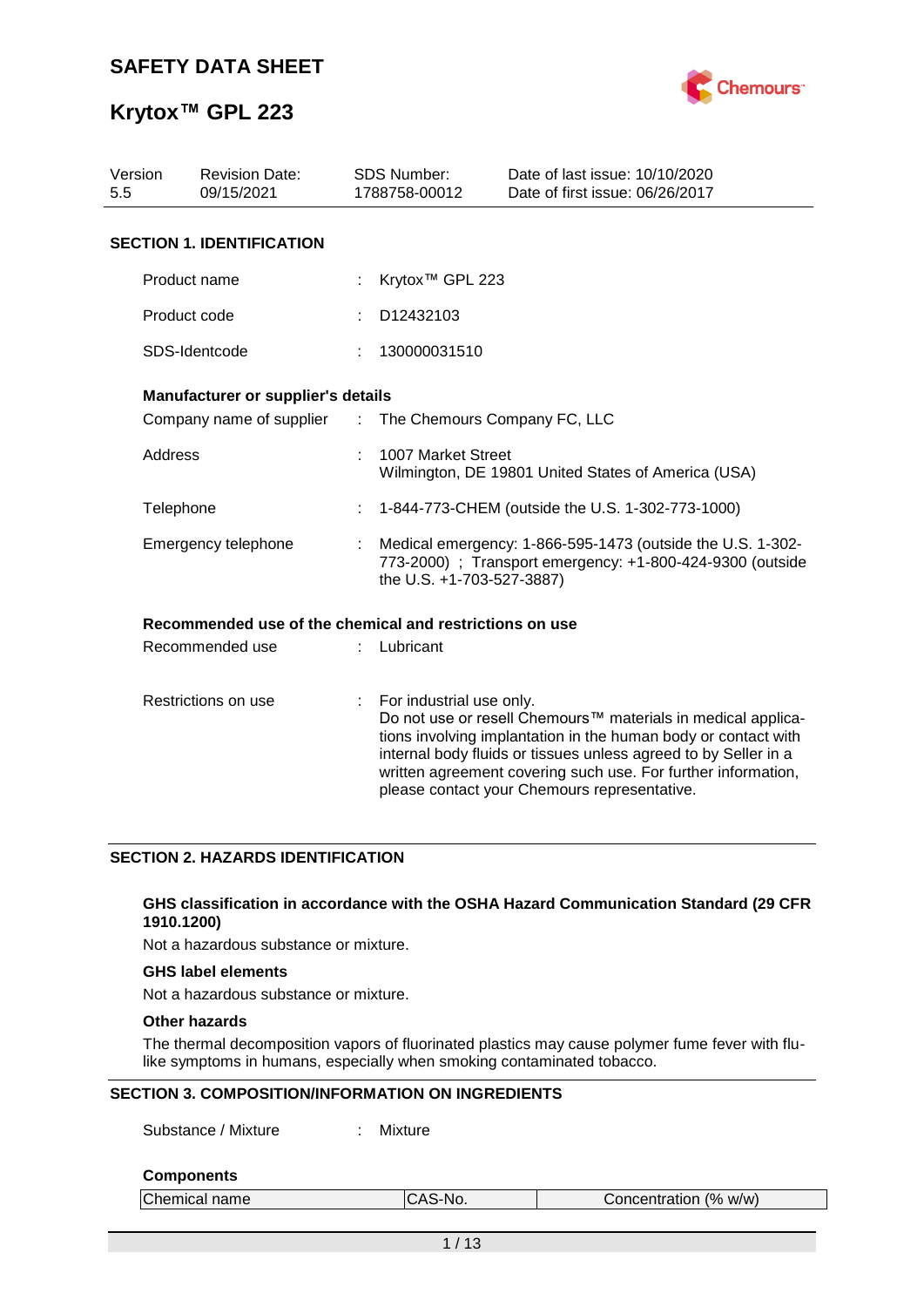

# **Krytox™ GPL 223**

| Version<br>5.5 |                              | <b>Revision Date:</b><br>09/15/2021                    |   | SDS Number:<br>1788758-00012                                                                                                                                |                                                            | Date of last issue: 10/10/2020<br>Date of first issue: 06/26/2017                                                                                                                                      |
|----------------|------------------------------|--------------------------------------------------------|---|-------------------------------------------------------------------------------------------------------------------------------------------------------------|------------------------------------------------------------|--------------------------------------------------------------------------------------------------------------------------------------------------------------------------------------------------------|
|                | Sodium nitrite               | Actual concentration is withheld as a trade secret     |   | 7632-00-0                                                                                                                                                   |                                                            | $>= 1 - 5$                                                                                                                                                                                             |
|                |                              | <b>SECTION 4. FIRST AID MEASURES</b>                   |   |                                                                                                                                                             |                                                            |                                                                                                                                                                                                        |
|                | If inhaled                   |                                                        |   | If inhaled, remove to fresh air.<br>Get medical attention if symptoms occur.                                                                                |                                                            |                                                                                                                                                                                                        |
|                | In case of skin contact<br>÷ |                                                        |   | Wash with water and soap as a precaution.<br>Get medical attention if symptoms occur.                                                                       |                                                            |                                                                                                                                                                                                        |
|                | In case of eye contact       |                                                        | ÷ | Flush eyes with water as a precaution.                                                                                                                      | Get medical attention if irritation develops and persists. |                                                                                                                                                                                                        |
|                | If swallowed                 |                                                        |   | If swallowed, DO NOT induce vomiting.<br>Get medical attention if symptoms occur.<br>Rinse mouth thoroughly with water.                                     |                                                            |                                                                                                                                                                                                        |
|                | delayed                      | Most important symptoms<br>and effects, both acute and | ÷ | Irritation<br>Lung edema<br><b>Blurred vision</b><br><b>Discomfort</b><br>Lachrymation<br>Irritation<br><b>Redness</b><br>Irritation<br>Shortness of breath |                                                            | Inhalation may provoke the following symptoms:<br>Eye contact may provoke the following symptoms<br>Skin contact may provoke the following symptoms:<br>Inhalation may provoke the following symptoms: |
|                | Protection of first-aiders   |                                                        |   |                                                                                                                                                             |                                                            | No special precautions are necessary for first aid responders.                                                                                                                                         |
|                | Notes to physician           |                                                        |   | Treat symptomatically and supportively.                                                                                                                     |                                                            |                                                                                                                                                                                                        |

## **SECTION 5. FIRE-FIGHTING MEASURES**

| Suitable extinguishing media :           |    | Not applicable<br>Will not burn                                                                                                                         |
|------------------------------------------|----|---------------------------------------------------------------------------------------------------------------------------------------------------------|
| Unsuitable extinguishing<br>media        |    | Not applicable<br>Will not burn                                                                                                                         |
| Specific hazards during fire<br>fighting | ÷. | Exposure to combustion products may be a hazard to health.                                                                                              |
| Hazardous combustion prod-<br>ucts       | ÷  | Hydrogen fluoride<br>carbonyl fluoride<br>potentially toxic fluorinated compounds<br>aerosolized particulates<br>Carbon oxides<br>Nitrogen oxides (NOx) |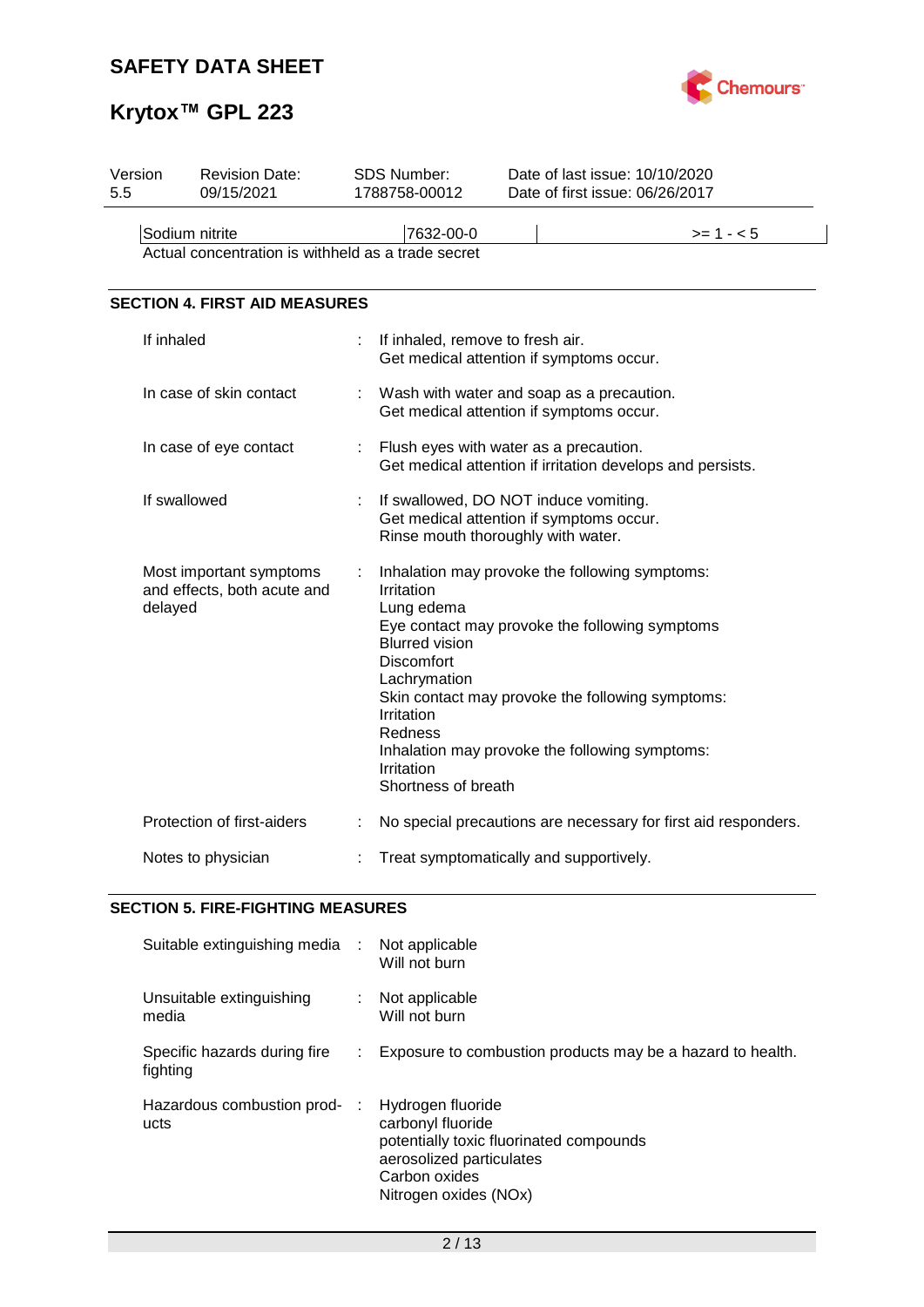

| Version<br>5.5 | <b>Revision Date:</b><br>09/15/2021               |           | <b>SDS Number:</b><br>1788758-00012 | Date of last issue: 10/10/2020<br>Date of first issue: 06/26/2017                                                                                                                                                                |
|----------------|---------------------------------------------------|-----------|-------------------------------------|----------------------------------------------------------------------------------------------------------------------------------------------------------------------------------------------------------------------------------|
|                |                                                   |           | Metal oxides                        |                                                                                                                                                                                                                                  |
| ods            | Specific extinguishing meth-                      |           | SO.<br>Evacuate area.               | : Use extinguishing measures that are appropriate to local cir-<br>cumstances and the surrounding environment.<br>Use water spray to cool unopened containers.<br>Remove undamaged containers from fire area if it is safe to do |
|                | Special protective equipment<br>for fire-fighters | $\cdot$ : | necessary.                          | Wear self-contained breathing apparatus for firefighting if<br>Use personal protective equipment.                                                                                                                                |

### **SECTION 6. ACCIDENTAL RELEASE MEASURES**

| Personal precautions, protec-:<br>tive equipment and emer-<br>gency procedures | Follow safe handling advice (see section 7) and personal pro-<br>tective equipment recommendations (see section 8).                                                                                                                                                                                                                                                                                                                                                                                                                                                                                                                                                    |
|--------------------------------------------------------------------------------|------------------------------------------------------------------------------------------------------------------------------------------------------------------------------------------------------------------------------------------------------------------------------------------------------------------------------------------------------------------------------------------------------------------------------------------------------------------------------------------------------------------------------------------------------------------------------------------------------------------------------------------------------------------------|
| <b>Environmental precautions</b>                                               | Avoid release to the environment.<br>Prevent further leakage or spillage if safe to do so.<br>Retain and dispose of contaminated wash water.<br>Local authorities should be advised if significant spillages<br>cannot be contained.                                                                                                                                                                                                                                                                                                                                                                                                                                   |
| Methods and materials for<br>containment and cleaning up                       | Soak up with inert absorbent material.<br>For large spills, provide diking or other appropriate contain-<br>ment to keep material from spreading. If diked material can be<br>pumped, store recovered material in appropriate container.<br>Clean up remaining materials from spill with suitable absor-<br>bent.<br>Local or national regulations may apply to releases and dispo-<br>sal of this material, as well as those materials and items em-<br>ployed in the cleanup of releases. You will need to determine<br>which regulations are applicable.<br>Sections 13 and 15 of this SDS provide information regarding<br>certain local or national requirements. |

### **SECTION 7. HANDLING AND STORAGE**

| <b>Technical measures</b>   | See Engineering measures under EXPOSURE<br>CONTROLS/PERSONAL PROTECTION section.                                                                                                                                           |
|-----------------------------|----------------------------------------------------------------------------------------------------------------------------------------------------------------------------------------------------------------------------|
| Local/Total ventilation     | Use only with adequate ventilation.                                                                                                                                                                                        |
| Advice on safe handling     | Handle in accordance with good industrial hygiene and safety<br>practice, based on the results of the workplace exposure as-<br>sessment<br>Take care to prevent spills, waste and minimize release to the<br>environment. |
| Conditions for safe storage | Keep in properly labeled containers.<br>Store in accordance with the particular national regulations.                                                                                                                      |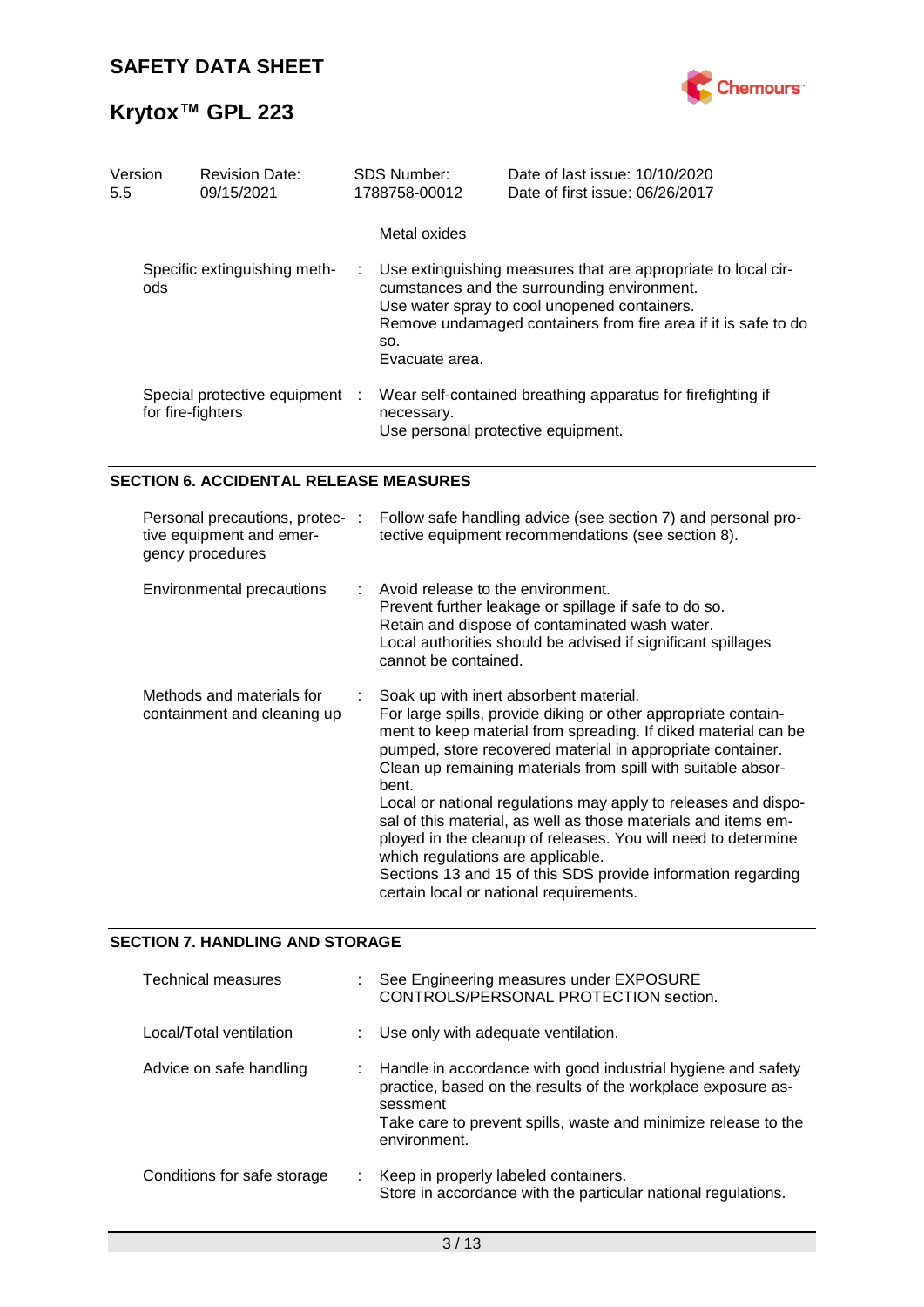

| Version<br>5.5                                | <b>Revision Date:</b><br>09/15/2021 |                                                     | <b>SDS Number:</b><br>1788758-00012 | Date of last issue: 10/10/2020<br>Date of first issue: 06/26/2017 |  |  |
|-----------------------------------------------|-------------------------------------|-----------------------------------------------------|-------------------------------------|-------------------------------------------------------------------|--|--|
|                                               | Materials to avoid                  |                                                     |                                     | : No special restrictions on storage with other products.         |  |  |
| Further information on stor-<br>age stability |                                     | No decomposition if stored and applied as directed. |                                     |                                                                   |  |  |

## **SECTION 8. EXPOSURE CONTROLS/PERSONAL PROTECTION**

### **Ingredients with workplace control parameters**

Contains no substances with occupational exposure limit values.

## **Occupational exposure limits of decomposition products**

| Components          | CAS-No.   | Value type<br>(Form of<br>exposure) | Control parame-<br>ters / Permissible<br>concentration | <b>Basis</b>     |
|---------------------|-----------|-------------------------------------|--------------------------------------------------------|------------------|
| Hydrofluoric acid   | 7664-39-3 | <b>TWA</b>                          | $0.5$ ppm<br>(Fluorine)                                | <b>ACGIH</b>     |
|                     |           | $\overline{\text{c}}$               | 2 ppm<br>(Fluorine)                                    | <b>ACGIH</b>     |
|                     |           | $\overline{\text{c}}$               | 6 ppm<br>$5 \text{ mg/m}^3$                            | <b>NIOSH REL</b> |
|                     |           | <b>TWA</b>                          | 3 ppm<br>$2.5$ mg/m <sup>3</sup>                       | <b>NIOSH REL</b> |
|                     |           | <b>TWA</b>                          | 3 ppm                                                  | OSHA Z-2         |
| Carbonyl difluoride | 353-50-4  | <b>TWA</b>                          | 2 ppm                                                  | <b>ACGIH</b>     |
|                     |           | <b>STEL</b>                         | 5 ppm                                                  | <b>ACGIH</b>     |
|                     |           | <b>TWA</b>                          | 2 ppm<br>$5$ mg/m <sup>3</sup>                         | <b>NIOSH REL</b> |
|                     |           | <b>ST</b>                           | 5 ppm<br>$15$ mg/m <sup>3</sup>                        | <b>NIOSH REL</b> |
| Carbon dioxide      | 124-38-9  | <b>TWA</b>                          | 5,000 ppm                                              | <b>ACGIH</b>     |
|                     |           | <b>STEL</b>                         | 30,000 ppm                                             | <b>ACGIH</b>     |
|                     |           | <b>TWA</b>                          | $5,000$ ppm<br>9,000 mg/m <sup>3</sup>                 | <b>NIOSH REL</b> |
|                     |           | <b>ST</b>                           | 30,000 ppm<br>54,000 mg/m <sup>3</sup>                 | <b>NIOSH REL</b> |
|                     |           | <b>TWA</b>                          | 5,000 ppm<br>$9,000$ mg/m <sup>3</sup>                 | OSHA Z-1         |
| Carbon monoxide     | 630-08-0  | <b>TWA</b>                          | 25 ppm                                                 | <b>ACGIH</b>     |
|                     |           | <b>TWA</b>                          | 35 ppm<br>40 mg/m $3$                                  | <b>NIOSH REL</b> |
|                     |           | $\overline{\text{c}}$               | 200 ppm<br>229 mg/m <sup>3</sup>                       | <b>NIOSH REL</b> |
|                     |           | <b>TWA</b>                          | 50 ppm<br>55 mg/m <sup>3</sup>                         | OSHA Z-1         |

**Engineering measures** : Processing may form hazardous compounds (see section 10).

Ensure adequate ventilation, especially in confined areas.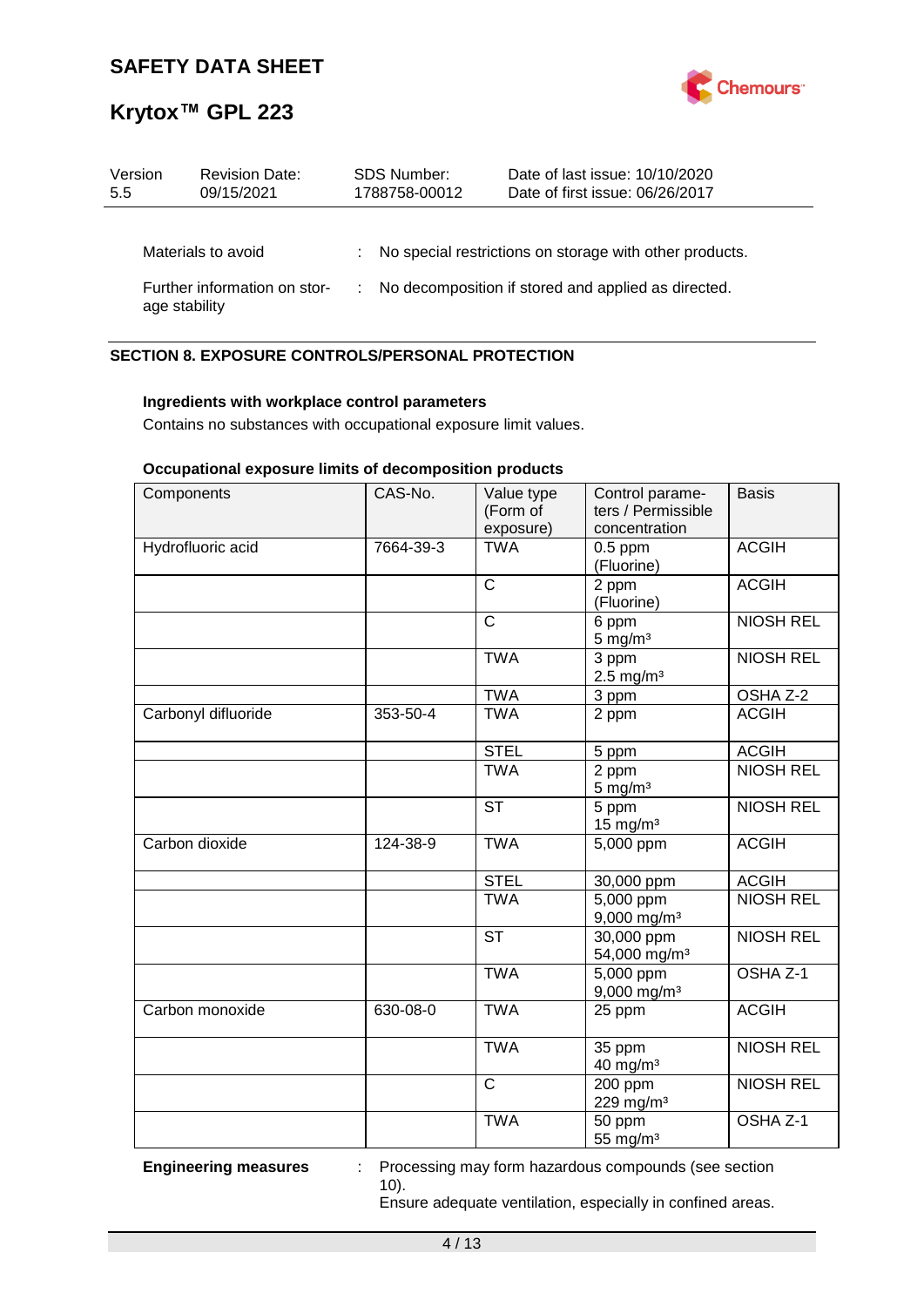

| Version<br>5.5         |  | <b>Revision Date:</b><br>09/15/2021 | <b>SDS Number:</b><br>1788758-00012                                                                                                                                                                                                                                                                                                                                                                                                                                                                                                                                                                                                                                                                      |                | Date of last issue: 10/10/2020<br>Date of first issue: 06/26/2017                                                                                                                                                 |
|------------------------|--|-------------------------------------|----------------------------------------------------------------------------------------------------------------------------------------------------------------------------------------------------------------------------------------------------------------------------------------------------------------------------------------------------------------------------------------------------------------------------------------------------------------------------------------------------------------------------------------------------------------------------------------------------------------------------------------------------------------------------------------------------------|----------------|-------------------------------------------------------------------------------------------------------------------------------------------------------------------------------------------------------------------|
|                        |  |                                     |                                                                                                                                                                                                                                                                                                                                                                                                                                                                                                                                                                                                                                                                                                          |                | Minimize workplace exposure concentrations.                                                                                                                                                                       |
|                        |  | Personal protective equipment       |                                                                                                                                                                                                                                                                                                                                                                                                                                                                                                                                                                                                                                                                                                          |                |                                                                                                                                                                                                                   |
| Respiratory protection |  |                                     | General and local exhaust ventilation is recommended to<br>maintain vapor exposures below recommended limits. Where<br>concentrations are above recommended limits or are<br>unknown, appropriate respiratory protection should be worn.<br>Follow OSHA respirator regulations (29 CFR 1910.134) and<br>use NIOSH/MSHA approved respirators. Protection provided<br>by air purifying respirators against exposure to any hazar-<br>dous chemical is limited. Use a positive pressure air supplied<br>respirator if there is any potential for uncontrolled release,<br>exposure levels are unknown, or any other circumstance<br>where air purifying respirators may not provide adequate<br>protection. |                |                                                                                                                                                                                                                   |
|                        |  | Hand protection                     |                                                                                                                                                                                                                                                                                                                                                                                                                                                                                                                                                                                                                                                                                                          |                |                                                                                                                                                                                                                   |
|                        |  | Remarks                             |                                                                                                                                                                                                                                                                                                                                                                                                                                                                                                                                                                                                                                                                                                          |                | Wash hands before breaks and at the end of workday.                                                                                                                                                               |
|                        |  | Eye protection                      |                                                                                                                                                                                                                                                                                                                                                                                                                                                                                                                                                                                                                                                                                                          | Safety glasses | Wear the following personal protective equipment:                                                                                                                                                                 |
|                        |  | Skin and body protection            |                                                                                                                                                                                                                                                                                                                                                                                                                                                                                                                                                                                                                                                                                                          |                | Skin should be washed after contact.                                                                                                                                                                              |
|                        |  | Hygiene measures                    |                                                                                                                                                                                                                                                                                                                                                                                                                                                                                                                                                                                                                                                                                                          | king place.    | If exposure to chemical is likely during typical use, provide<br>eye flushing systems and safety showers close to the wor-<br>When using do not eat, drink or smoke.<br>Wash contaminated clothing before re-use. |

## **SECTION 9. PHYSICAL AND CHEMICAL PROPERTIES**

| Appearance                                                     |     | Grease            |
|----------------------------------------------------------------|-----|-------------------|
| Color                                                          | t.  | white             |
| Odor                                                           | × 1 | odorless          |
| Odor Threshold                                                 |     | No data available |
| рH                                                             |     | : 7               |
| Melting point/freezing point                                   | t.  | 608 °F / 320 °C   |
| Initial boiling point and boiling : No data available<br>range |     |                   |
| Flash point                                                    |     | Not applicable    |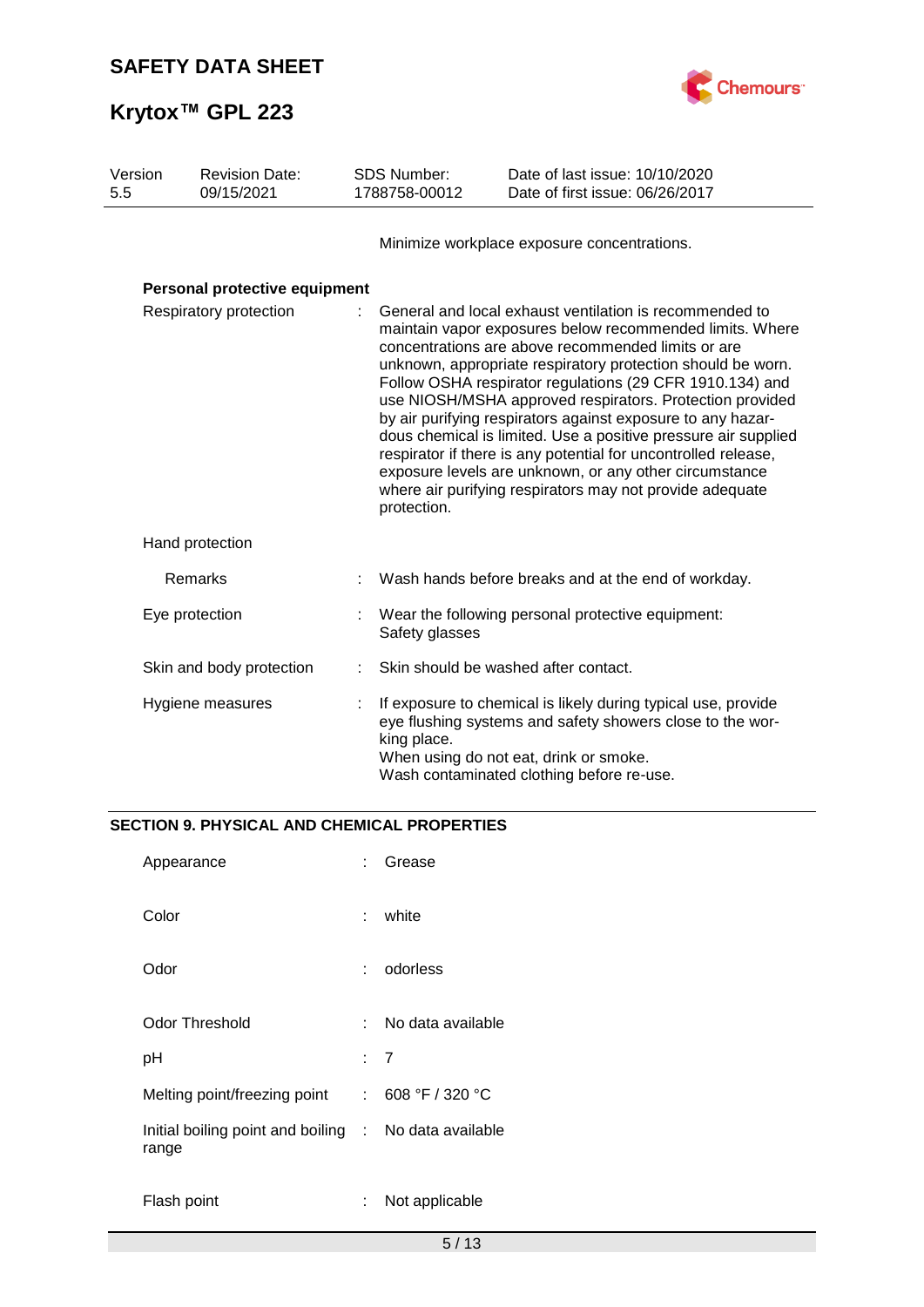

| 5.5 | Version         | <b>Revision Date:</b><br>09/15/2021                   |   | SDS Number:<br>1788758-00012 | Date of last issue: 10/10/2020<br>Date of first issue: 06/26/2017 |
|-----|-----------------|-------------------------------------------------------|---|------------------------------|-------------------------------------------------------------------|
|     |                 |                                                       |   |                              |                                                                   |
|     |                 | Evaporation rate                                      | ÷ | Not applicable               |                                                                   |
|     |                 | Flammability (solid, gas)                             |   | Will not burn                |                                                                   |
|     |                 | Upper explosion limit / Upper<br>flammability limit   | ÷ | No data available            |                                                                   |
|     |                 | Lower explosion limit / Lower :<br>flammability limit |   | No data available            |                                                                   |
|     |                 | Vapor pressure                                        |   | Not applicable               |                                                                   |
|     |                 | Relative vapor density                                | ÷ | Not applicable               |                                                                   |
|     |                 | Relative density                                      |   | 1.89 - 1.93 (75 °F / 24 °C)  |                                                                   |
|     | Solubility(ies) | Water solubility                                      | ÷ | insoluble                    |                                                                   |
|     | octanol/water   | Partition coefficient: n-                             |   | Not applicable               |                                                                   |
|     |                 | Autoignition temperature                              |   | No data available            |                                                                   |
|     |                 | Decomposition temperature                             | ÷ | 608 °F / 320 °C              |                                                                   |
|     | Viscosity       | Viscosity, kinematic                                  | ÷ | Not applicable               |                                                                   |
|     |                 | <b>Explosive properties</b>                           |   | Not explosive                |                                                                   |
|     |                 | Oxidizing properties                                  |   |                              | The substance or mixture is not classified as oxidizing.          |
|     | Particle size   |                                                       |   | No data available            |                                                                   |
|     |                 |                                                       |   |                              |                                                                   |

## **SECTION 10. STABILITY AND REACTIVITY**

| Reactivity                              | ÷.                          | Not classified as a reactivity hazard.                                         |  |  |  |
|-----------------------------------------|-----------------------------|--------------------------------------------------------------------------------|--|--|--|
| Chemical stability                      | ÷                           | Stable under normal conditions.                                                |  |  |  |
| Possibility of hazardous reac-<br>tions |                             | : Hazardous decomposition products will be formed at elevated<br>temperatures. |  |  |  |
| Conditions to avoid                     |                             | None known.                                                                    |  |  |  |
| Incompatible materials                  |                             | None.                                                                          |  |  |  |
| <b>Hazardous decomposition products</b> |                             |                                                                                |  |  |  |
| Thermal decomposition                   | $\mathcal{L}^{\mathcal{L}}$ | Hydrofluoric acid<br>Carbonyl difluoride                                       |  |  |  |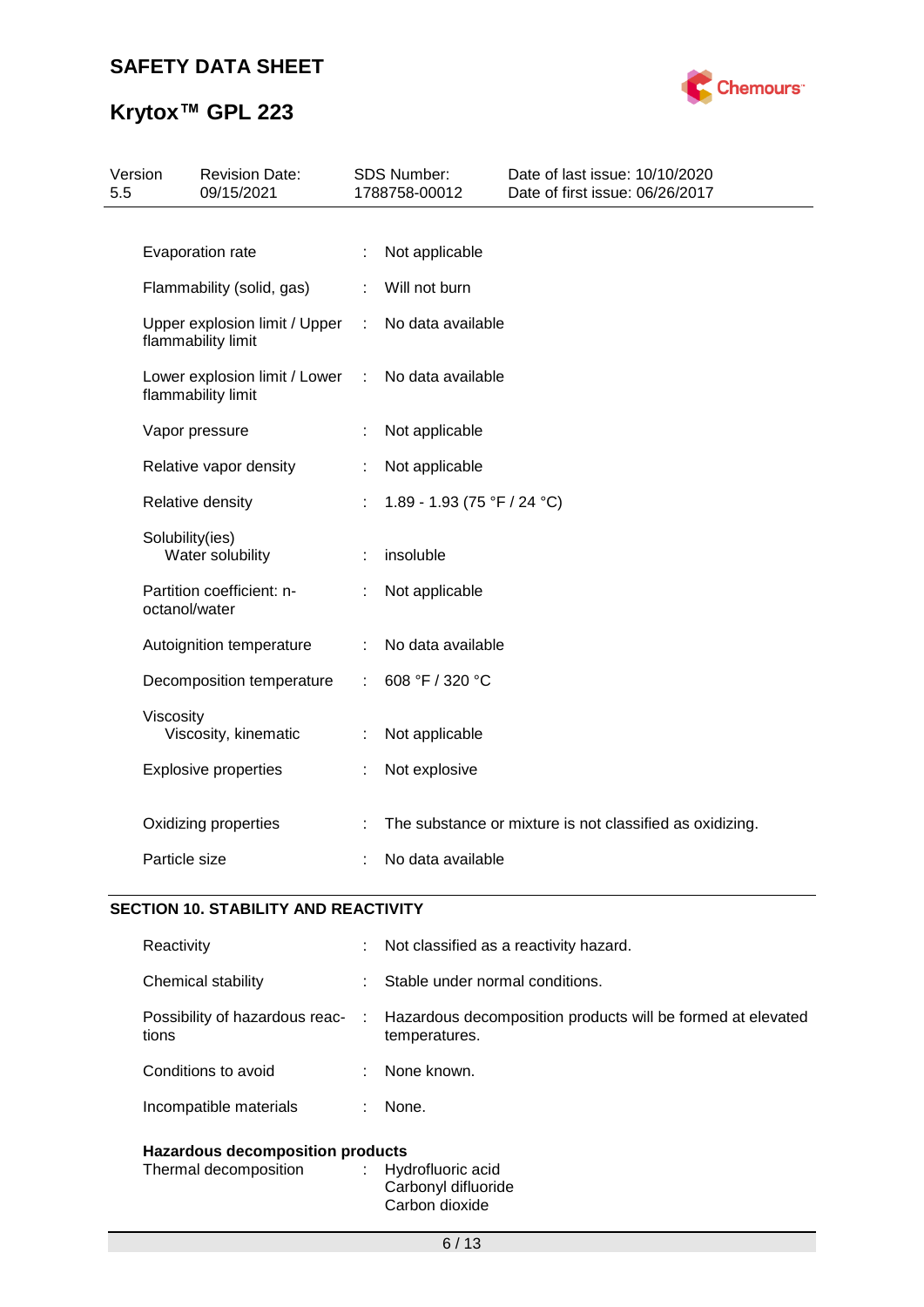

# **Krytox™ GPL 223**

| Version<br>5.5  | <b>Revision Date:</b><br>09/15/2021            | <b>SDS Number:</b><br>1788758-00012                                            | Date of last issue: 10/10/2020<br>Date of first issue: 06/26/2017 |
|-----------------|------------------------------------------------|--------------------------------------------------------------------------------|-------------------------------------------------------------------|
|                 |                                                | Carbon monoxide                                                                |                                                                   |
|                 | <b>SECTION 11. TOXICOLOGICAL INFORMATION</b>   |                                                                                |                                                                   |
|                 |                                                |                                                                                |                                                                   |
|                 | Information on likely routes of exposure       |                                                                                |                                                                   |
| Ingestion       | Skin contact                                   |                                                                                |                                                                   |
|                 | Eye contact                                    |                                                                                |                                                                   |
|                 | <b>Acute toxicity</b>                          |                                                                                |                                                                   |
|                 | Not classified based on available information. |                                                                                |                                                                   |
| <b>Product:</b> |                                                |                                                                                |                                                                   |
|                 | Acute oral toxicity                            | ÷<br>icity                                                                     | Assessment: The substance or mixture has no acute oral tox-       |
|                 | Acute inhalation toxicity                      |                                                                                | Acute toxicity estimate: > 200 mg/l                               |
|                 |                                                | Exposure time: 4 h                                                             |                                                                   |
|                 |                                                | Test atmosphere: dust/mist<br>Method: Calculation method                       |                                                                   |
|                 | Components:                                    |                                                                                |                                                                   |
|                 | Sodium nitrite:                                |                                                                                |                                                                   |
|                 | Acute oral toxicity                            | LD50 (Rat): 180 mg/kg<br>÷.                                                    |                                                                   |
|                 | Acute inhalation toxicity                      | LC50 (Rat): 5.5 mg/l<br>÷.<br>Exposure time: 4 h<br>Test atmosphere: dust/mist |                                                                   |
|                 | <b>Skin corrosion/irritation</b>               |                                                                                |                                                                   |
|                 | Not classified based on available information. |                                                                                |                                                                   |
|                 | Components:                                    |                                                                                |                                                                   |
|                 | Sodium nitrite:                                |                                                                                |                                                                   |
| Species         |                                                | Rabbit                                                                         |                                                                   |
| Method          |                                                | <b>OECD Test Guideline 404</b>                                                 |                                                                   |
| Result          |                                                | No skin irritation                                                             |                                                                   |
|                 | Serious eye damage/eye irritation              |                                                                                |                                                                   |
|                 | Not classified based on available information. |                                                                                |                                                                   |
|                 | <b>Components:</b>                             |                                                                                |                                                                   |
|                 | Sodium nitrite:                                |                                                                                |                                                                   |
| Species         |                                                | Rabbit                                                                         |                                                                   |
| Result          |                                                |                                                                                | Irritation to eyes, reversing within 21 days                      |
| Method          |                                                | <b>OECD Test Guideline 405</b>                                                 |                                                                   |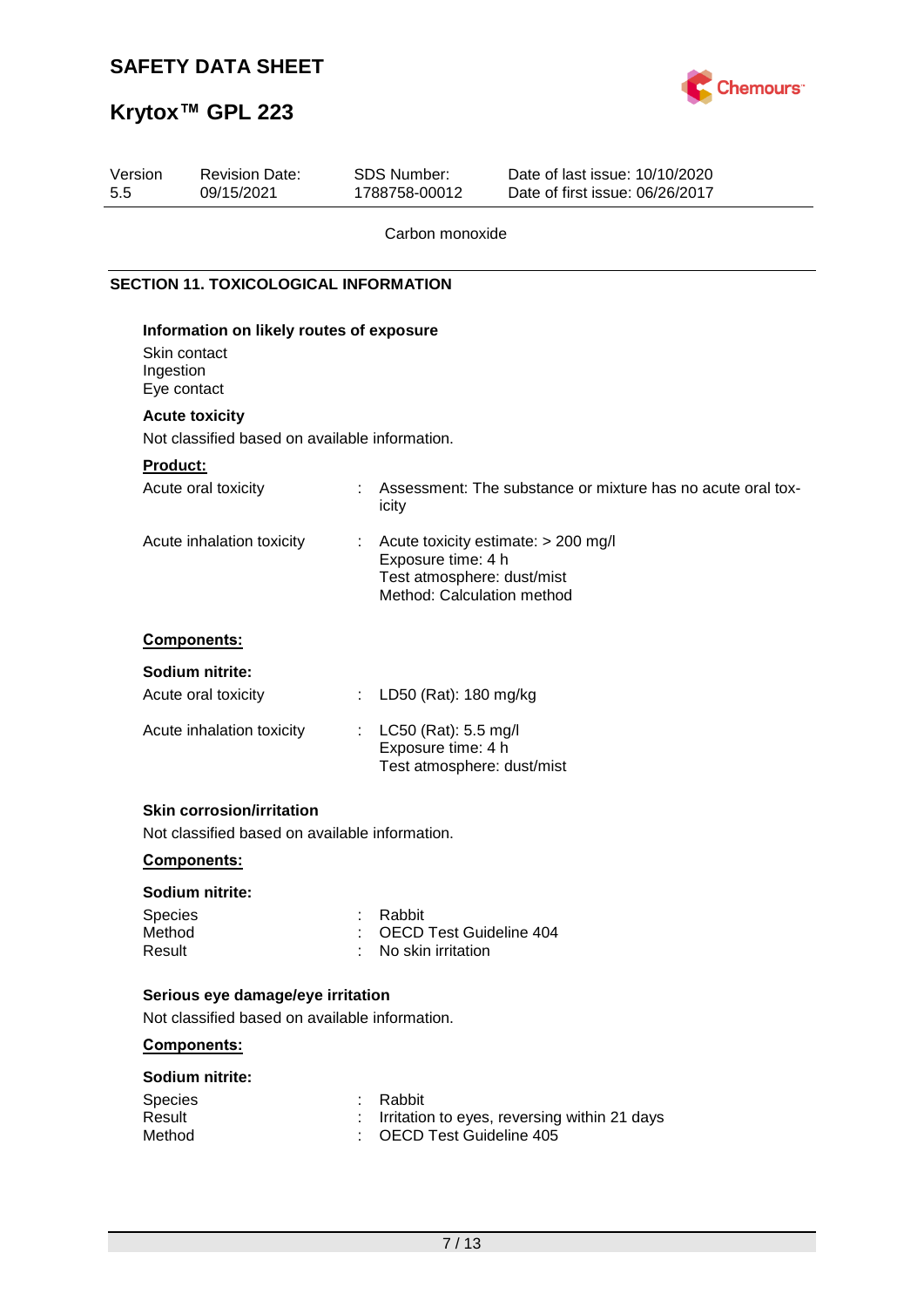

| Version<br>5.5 |                   | <b>Revision Date:</b><br>09/15/2021                                                | <b>SDS Number:</b><br>1788758-00012       |                                                          | Date of last issue: 10/10/2020<br>Date of first issue: 06/26/2017                                                                           |
|----------------|-------------------|------------------------------------------------------------------------------------|-------------------------------------------|----------------------------------------------------------|---------------------------------------------------------------------------------------------------------------------------------------------|
|                |                   | Respiratory or skin sensitization                                                  |                                           |                                                          |                                                                                                                                             |
|                |                   | <b>Skin sensitization</b><br>Not classified based on available information.        |                                           |                                                          |                                                                                                                                             |
|                |                   | <b>Respiratory sensitization</b><br>Not classified based on available information. |                                           |                                                          |                                                                                                                                             |
|                |                   | Germ cell mutagenicity<br>Not classified based on available information.           |                                           |                                                          |                                                                                                                                             |
|                |                   | Components:                                                                        |                                           |                                                          |                                                                                                                                             |
|                |                   | Sodium nitrite:                                                                    |                                           |                                                          |                                                                                                                                             |
|                |                   | Genotoxicity in vitro                                                              |                                           | Result: positive                                         | Test Type: Bacterial reverse mutation assay (AMES)                                                                                          |
|                |                   |                                                                                    |                                           | Result: positive                                         | Test Type: In vitro mammalian cell gene mutation test                                                                                       |
|                |                   | Genotoxicity in vivo                                                               |                                           | cytogenetic assay)<br>Species: Mouse<br>Result: negative | Test Type: Mammalian erythrocyte micronucleus test (in vivo<br>Application Route: Intraperitoneal injection                                 |
|                |                   |                                                                                    |                                           | cytogenetic assay)<br>Species: Rat<br>Result: negative   | Test Type: Mammalian erythrocyte micronucleus test (in vivo<br>Application Route: Intraperitoneal injection                                 |
|                |                   | Carcinogenicity<br>Not classified based on available information.                  |                                           |                                                          |                                                                                                                                             |
|                |                   | <b>Components:</b>                                                                 |                                           |                                                          |                                                                                                                                             |
|                |                   | Sodium nitrite:                                                                    |                                           |                                                          |                                                                                                                                             |
|                | Species<br>Result | <b>Application Route</b><br>Exposure time                                          | Rat<br>2 Years<br>negative                | Ingestion                                                |                                                                                                                                             |
|                | <b>IARC</b>       | Sodium nitrite                                                                     | Group 2A: Probably carcinogenic to humans |                                                          | 7632-00-0<br>(nitrite (ingested) under conditions that result in endogenous nitrosation)                                                    |
|                | <b>OSHA</b>       |                                                                                    | on OSHA's list of regulated carcinogens.  |                                                          | No component of this product present at levels greater than or equal to 0.1% is                                                             |
|                | <b>NTP</b>        |                                                                                    |                                           |                                                          | No ingredient of this product present at levels greater than or equal to 0.1% is<br>identified as a known or anticipated carcinogen by NTP. |

## **Reproductive toxicity**

Not classified based on available information.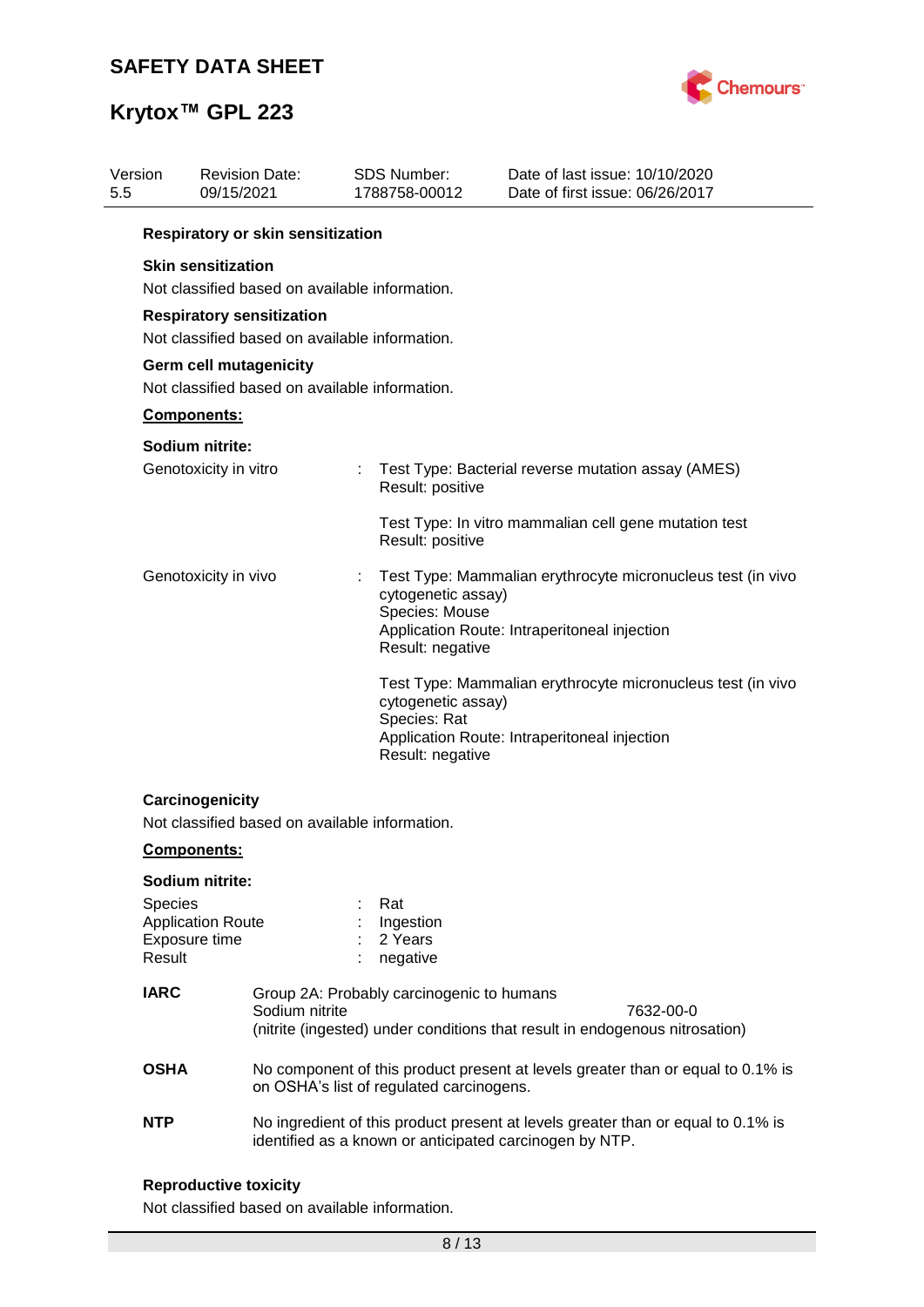

| Version<br>5.5 | <b>Revision Date:</b><br>09/15/2021                                           |      | <b>SDS Number:</b><br>1788758-00012                                | Date of last issue: 10/10/2020<br>Date of first issue: 06/26/2017 |
|----------------|-------------------------------------------------------------------------------|------|--------------------------------------------------------------------|-------------------------------------------------------------------|
|                | <b>Components:</b>                                                            |      |                                                                    |                                                                   |
|                | Sodium nitrite:                                                               |      |                                                                    |                                                                   |
|                | Effects on fertility                                                          |      | Species: Mouse<br>Application Route: Ingestion<br>Result: negative | Test Type: Two-generation reproduction toxicity study             |
|                | Effects on fetal development                                                  | - 11 | Species: Rat<br>Application Route: Ingestion<br>Result: negative   | Test Type: Embryo-fetal development                               |
|                | <b>STOT-single exposure</b><br>Not classified based on available information. |      |                                                                    |                                                                   |
|                | <b>STOT-repeated exposure</b>                                                 |      |                                                                    |                                                                   |
|                | Not classified based on available information.                                |      |                                                                    |                                                                   |
|                | <b>Repeated dose toxicity</b>                                                 |      |                                                                    |                                                                   |
|                | Components:                                                                   |      |                                                                    |                                                                   |
|                | Sodium nitrite:                                                               |      |                                                                    |                                                                   |
| Species        |                                                                               |      | Rat                                                                |                                                                   |
| <b>NOAEL</b>   | <b>Application Route</b>                                                      |      | 10 mg/kg<br>Ingestion                                              |                                                                   |
|                | Exposure time                                                                 |      | 2y                                                                 |                                                                   |
|                | <b>Aspiration toxicity</b>                                                    |      |                                                                    |                                                                   |
|                | Not classified based on available information.                                |      |                                                                    |                                                                   |
|                | <b>SECTION 12. ECOLOGICAL INFORMATION</b>                                     |      |                                                                    |                                                                   |
|                | <b>Ecotoxicity</b>                                                            |      |                                                                    |                                                                   |
|                | Components:                                                                   |      |                                                                    |                                                                   |
|                | Sodium nitrite:                                                               |      |                                                                    |                                                                   |
|                | Toxicity to fish                                                              |      | Exposure time: 96 h                                                | LC50 (Oncorhynchus mykiss (rainbow trout)): 0.54 mg/l             |
|                | Toxicity to daphnia and other :                                               |      |                                                                    | EC50 (Daphnia magna (Water flea)): 15.4 mg/l                      |
|                | aquatic invertebrates                                                         |      | Exposure time: 48 h<br>Method: OECD Test Guideline 202             |                                                                   |
| plants         | Toxicity to algae/aquatic                                                     |      | 100 mg/l<br>Exposure time: 72 h<br>Method: OECD Test Guideline 201 | EC50 (Scenedesmus capricornutum (fresh water algae)): >           |
|                |                                                                               |      | mg/l<br>Exposure time: 72 h                                        | NOEC (Scenedesmus capricornutum (fresh water algae)): 100         |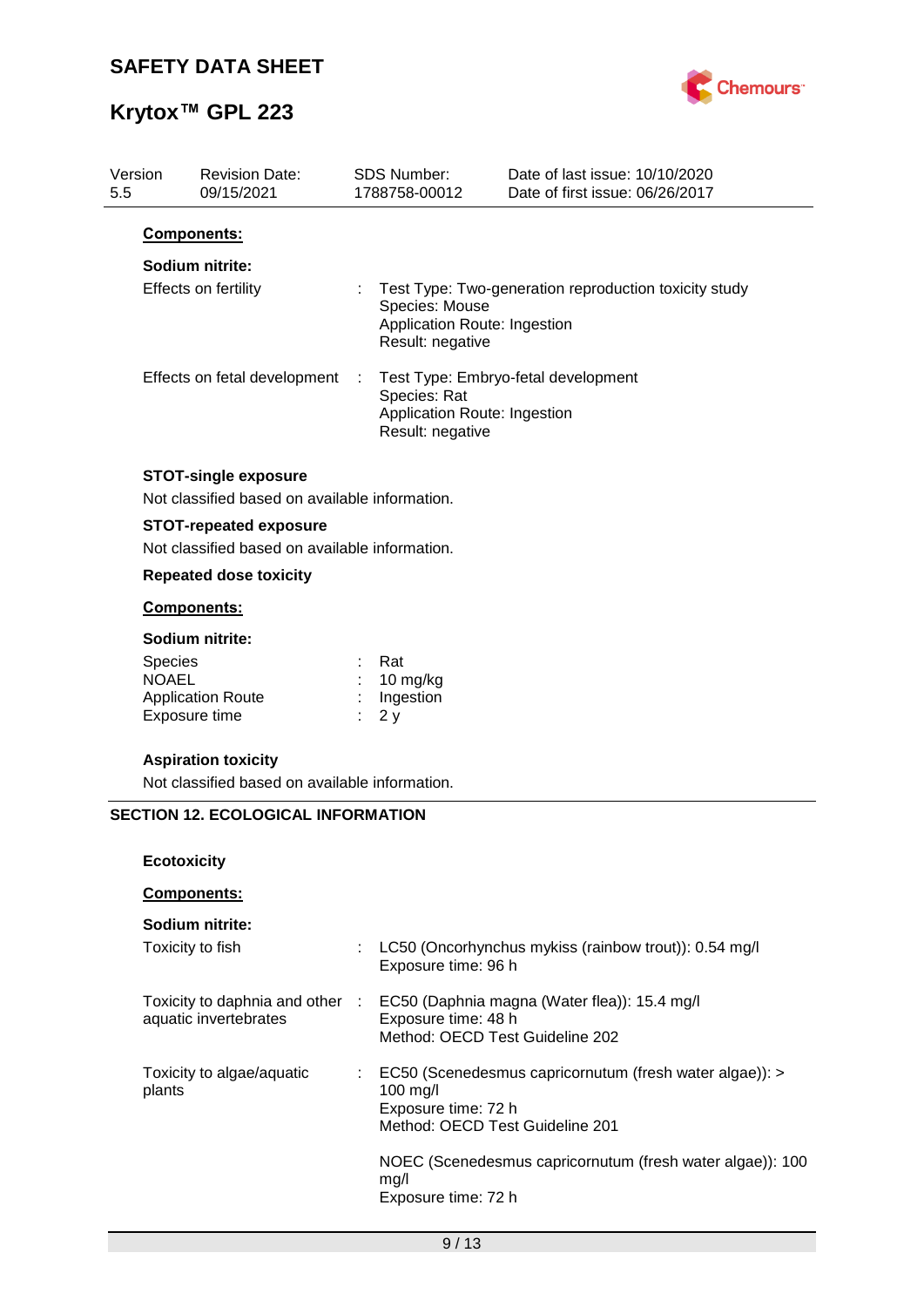

| 5.5 | Version                                  | <b>Revision Date:</b><br>09/15/2021                                                               | <b>SDS Number:</b><br>1788758-00012                                                                | Date of last issue: 10/10/2020<br>Date of first issue: 06/26/2017 |  |  |
|-----|------------------------------------------|---------------------------------------------------------------------------------------------------|----------------------------------------------------------------------------------------------------|-------------------------------------------------------------------|--|--|
|     |                                          |                                                                                                   |                                                                                                    | Method: OECD Test Guideline 201                                   |  |  |
|     | Toxicity to fish (Chronic tox-<br>icity) |                                                                                                   | : NOEC (Cyprinus carpio (Carp)): 21 mg/l<br>Exposure time: 30 d<br>Method: OECD Test Guideline 210 |                                                                   |  |  |
|     | ic toxicity)                             | Toxicity to daphnia and other : NOEC (Penaeid Shrimp): 9.86 mg/l<br>aquatic invertebrates (Chron- | Exposure time: 80 d                                                                                |                                                                   |  |  |
|     |                                          | Toxicity to microorganisms                                                                        | : EC50: 281 mg/l<br>Exposure time: 48 h                                                            |                                                                   |  |  |
|     |                                          | <b>Persistence and degradability</b><br>No data available                                         |                                                                                                    |                                                                   |  |  |
|     |                                          | <b>Bioaccumulative potential</b><br>No data available                                             |                                                                                                    |                                                                   |  |  |
|     |                                          | <b>Mobility in soil</b><br>No data available                                                      |                                                                                                    |                                                                   |  |  |
|     |                                          | Other adverse effects<br>No data available                                                        |                                                                                                    |                                                                   |  |  |
|     |                                          | <b>SECTION 13. DISPOSAL CONSIDERATIONS</b>                                                        |                                                                                                    |                                                                   |  |  |

#### **Disposal methods**

| Waste from residues    | Dispose of in accordance with local regulations.                                                                                                               |
|------------------------|----------------------------------------------------------------------------------------------------------------------------------------------------------------|
| Contaminated packaging | Empty containers should be taken to an approved waste<br>handling site for recycling or disposal.<br>If not otherwise specified: Dispose of as unused product. |

### **SECTION 14. TRANSPORT INFORMATION**

#### **International Regulations**

#### **UNRTDG**

Not regulated as a dangerous good

**IATA-DGR** Not regulated as a dangerous good

#### **IMDG-Code**

Not regulated as a dangerous good

### **Transport in bulk according to Annex II of MARPOL 73/78 and the IBC Code**

Not applicable for product as supplied.

### **Domestic regulation**

## **49 CFR**

| UN/ID/NA number      | $\therefore$ UN 3077                               |
|----------------------|----------------------------------------------------|
| Proper shipping name | Environmentally hazardous substance, solid, n.o.s. |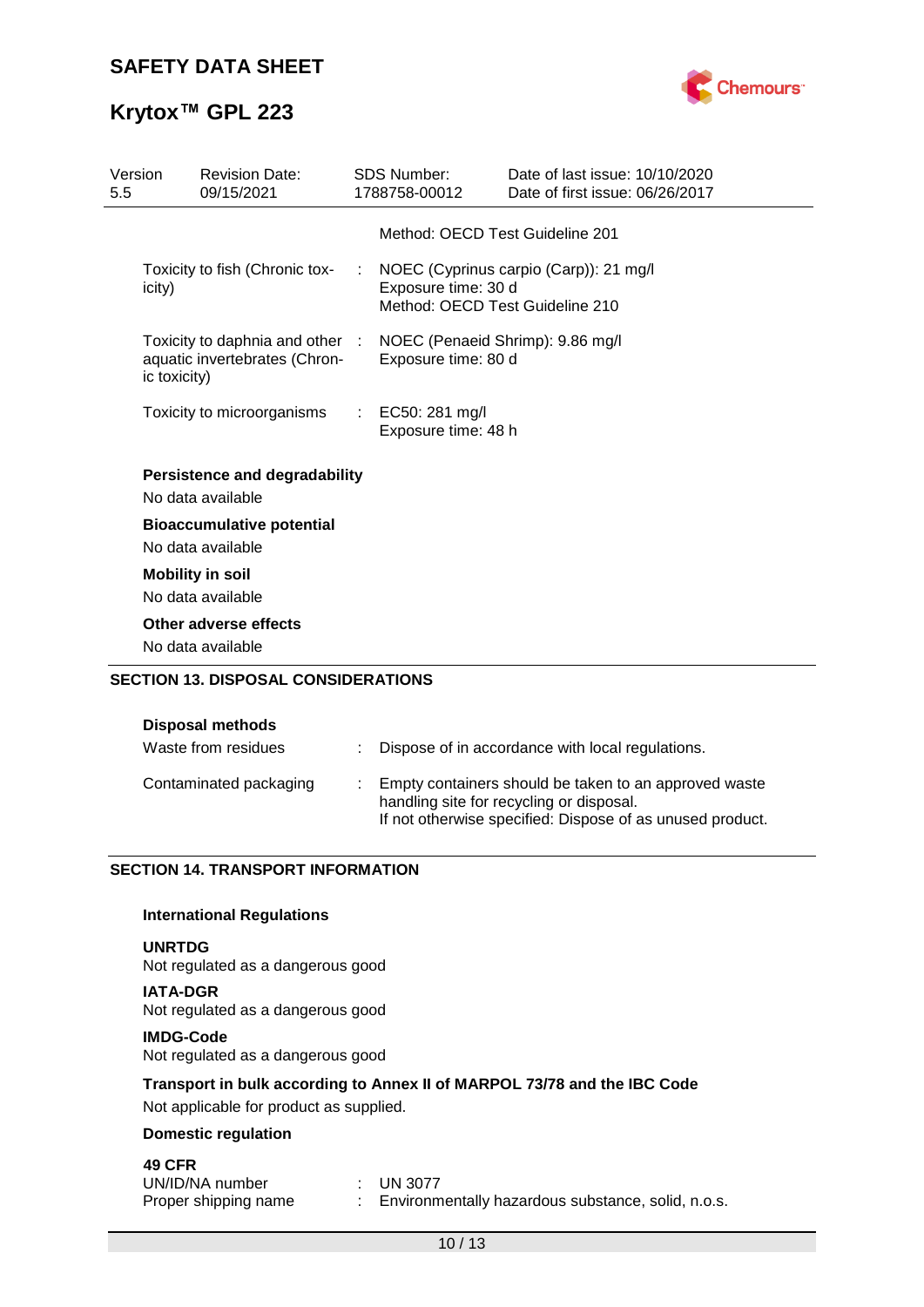

| Version                                                               | <b>Revision Date:</b> |    | <b>SDS Number:</b>                                                                        | Date of last issue: 10/10/2020                                                             |
|-----------------------------------------------------------------------|-----------------------|----|-------------------------------------------------------------------------------------------|--------------------------------------------------------------------------------------------|
| 5.5                                                                   | 09/15/2021            |    | 1788758-00012                                                                             | Date of first issue: 06/26/2017                                                            |
| Class<br>Packing group<br>Labels<br><b>ERG Code</b><br><b>Remarks</b> | Marine pollutant      | ÷. | (Sodium nitrite)<br>9<br>Ш<br>CLASS <sub>9</sub><br>171<br>no<br>THE REPORTABLE QUANTITY. | THE ABOVE INFORMATION ONLY APPLIES TO PACKAGE<br>SIZES WHERE THE HAZARDOUS SUBSTANCE MEETS |

#### **Special precautions for user**

The transport classification(s) provided herein are for informational purposes only, and solely based upon the properties of the unpackaged material as it is described within this Safety Data Sheet. Transportation classifications may vary by mode of transportation, package sizes, and variations in regional or country regulations.

#### **SECTION 15. REGULATORY INFORMATION**

#### **CERCLA Reportable Quantity**

| Components     | CAS-No.   | Component RQ | Calculated product RQ |
|----------------|-----------|--------------|-----------------------|
|                |           | (lbs)        | (lbs)                 |
| Sodium nitrite | 7632-00-0 | 100          | 5050                  |

#### **SARA 304 Extremely Hazardous Substances Reportable Quantity**

This material does not contain any components with a section 304 EHS RQ.

#### **SARA 302 Extremely Hazardous Substances Threshold Planning Quantity**

This material does not contain any components with a section 302 EHS TPQ.

| SARA 311/312 Hazards | : No SARA Hazards |                                           |                                                                |
|----------------------|-------------------|-------------------------------------------|----------------------------------------------------------------|
| <b>SARA 313</b>      |                   | tablished by SARA Title III, Section 313: | : The following components are subject to reporting levels es- |
|                      | Sodium nitrite    | 7632-00-0                                 | $>= 1 - 5\%$                                                   |

#### **US State Regulations**

#### **Pennsylvania Right To Know**

| Trade secret |
|--------------|
| Trade secret |
| 7632-00-0    |
|              |

#### **California Prop. 65**

WARNING: This product can expose you to chemicals including Pentadecafluorooctanoic acid, which is/are known to the State of California to cause birth defects or other reproductive harm. For more information go to www.P65Warnings.ca.gov. Note to User: This product is not made with PFOA nor is PFOA intentionally present in the product; however, it is possible that PFOA may be present as an impurity at background (environmental) levels.

#### **California List of Hazardous Substances**

Sodium nitrite 7632-00-0

#### **Additional regulatory information**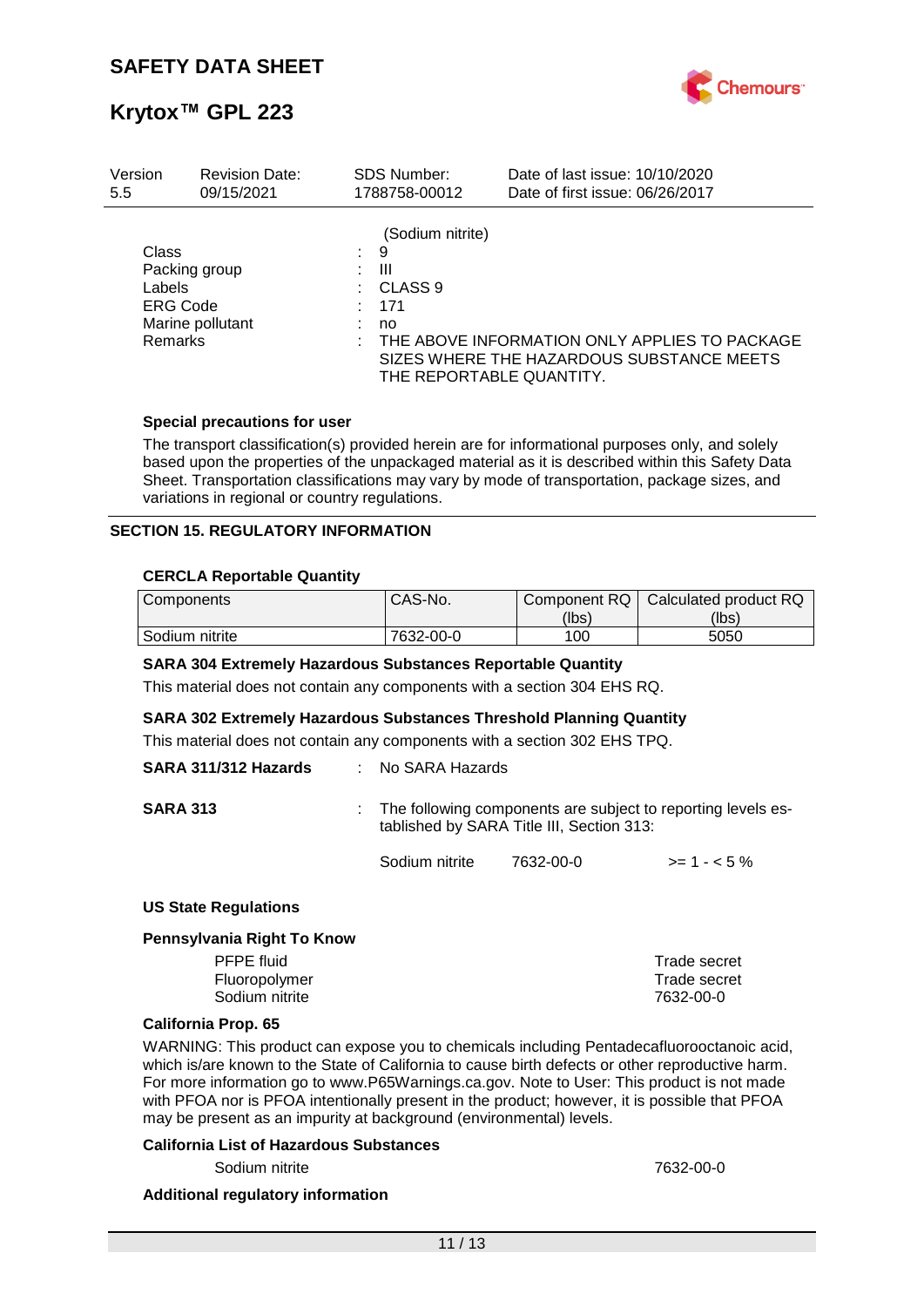

## **Krytox™ GPL 223**

| Version | <b>Revision Date:</b> | SDS Number:   | Date of last issue: 10/10/2020  |  |
|---------|-----------------------|---------------|---------------------------------|--|
| 5.5     | 09/15/2021            | 1788758-00012 | Date of first issue: 06/26/2017 |  |
|         |                       |               |                                 |  |

Sodium nitrite 7632-00-0

The United States Environmental Protection Agency (USEPA) has established a Significant New Use Rule (SNUR) for one of the components in this product. See 40 CFR § 721.4740

## **SECTION 16. OTHER INFORMATION**





Krytox™ and any associated logos are trademarks or copyrights of The Chemours Company FC, LLC.

Chemours™ and the Chemours Logo are trademarks of The Chemours Company. Before use read Chemours safety information.

For further information contact the local Chemours office or nominated distributors.

| <b>ACGIH</b>                                      | : USA. ACGIH Threshold Limit Values (TLV)                                                                    |
|---------------------------------------------------|--------------------------------------------------------------------------------------------------------------|
| <b>NIOSH REL</b>                                  | USA. NIOSH Recommended Exposure Limits                                                                       |
| OSHA Z-1                                          | : USA. Occupational Exposure Limits (OSHA) - Table Z-1 Lim-<br>its for Air Contaminants                      |
| OSHA Z-2                                          | : USA. Occupational Exposure Limits (OSHA) - Table Z-2                                                       |
| ACGIH / TWA                                       | : 8-hour, time-weighted average                                                                              |
| <b>ACGIH / STEL</b>                               | Short-term exposure limit                                                                                    |
| ACGIH / C                                         | $\therefore$ Ceiling limit                                                                                   |
| NIOSH REL / TWA                                   | : Time-weighted average concentration for up to a 10-hour<br>workday during a 40-hour workweek               |
| NIOSH REL / ST                                    | : STEL - 15-minute TWA exposure that should not be exceeded<br>at any time during a workday                  |
| NIOSH REL / C<br>OSHA Z-1 / TWA<br>OSHA Z-2 / TWA | : Ceiling value not be exceeded at any time.<br>8-hour time weighted average<br>8-hour time weighted average |